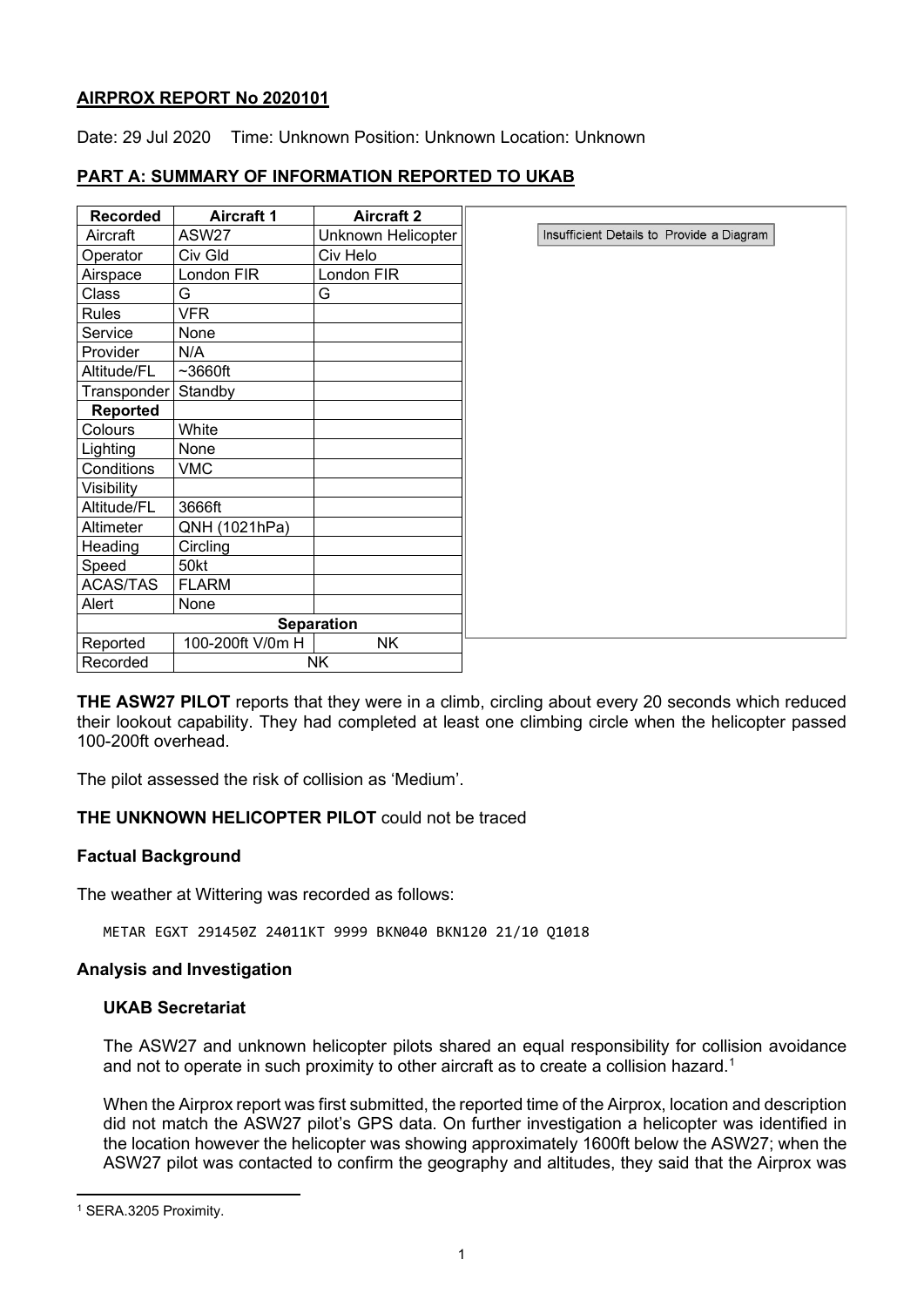not in that area and provided a screen shot of the area in which they believed the Airprox may have occurred This area was again different to, not only the matched area, but also to the original area. On taking the last submitted time and location, there was no evidence of any other aircraft in the vicinity at that time. Because of this it was not possible to accurately determine either the position or the time that the Airprox occurred.

### **BGA**

This report serves as a reminder of the importance of timely, accurate reporting in Airprox events.

#### **Summary**

An Airprox was reported when an ASW27 and an unknown helicopter flew into proximity on Wednesday 29<sup>th</sup> July 2020, the time and position of the Airprox could not be established. The ASW27 pilot was operating under VFR in VMC and not in receipt of a service. The unknown helicopter pilot could not be traced.

#### **PART B: SUMMARY OF THE BOARD'S DISCUSSIONS**

Information available consisted of a report from the ASW27 pilot and radar photographs/video recordings. Relevant contributory factors mentioned during the Board's discussions are highlighted within the text in bold, with the numbers referring to the Contributory Factors table displayed in Part C.

Due to the exceptional circumstances presented by the coronavirus pandemic, this incident was assessed as part of a 'virtual' UK Airprox Board meeting where members provided a combination of written contributions and dial-in/VTC comments.

The Board began by expressing their disappointment at both the dearth of information and the erroneous recollection of the location of the Airprox by the reporting pilot. They emphasised that this highlighted the importance of an accurate and comprehensive report. The Airprox Board treat all Airprox reports equally but, the additional work required to glean suitable levels of pertinent information and, as in this case, this can prove to be an impossible task. Accurate reporting also enables the early tracing of the other pilot and Air Traffic agencies involved. Together this ensures that the benefits of an Airprox report can be fully realised for all airspace users.

The Board was able to evaluate several factors which had contributed to the Airprox: The ASW27 pilot was not in communication with any Air Traffic agency. As such, even if the helicopter pilot had been receiving an air traffic service it is unlikely that the glider would have been visible on radar which would have resulted in the controller being unable to pass any Traffic Information to the helicopter pilot. The conclusion being that neither pilot would have had any information regarding the presence of the other aircraft (**CF1**).

The ASW27 was equipped with FLARM but this equipment cannot receive external information from an aircraft that is not also fitted with FLARM; the ASW27 pilot reports that they received no information about the helicopter (**CF[2](#page-1-0)**) suggesting that the helicopter did not have FLARM fitted<sup>2</sup>. It is likely that the helicopter was fitted with an alternative electronic warning system that relied on other aircraft transponding. Regardless of specific aircraft fitment, it is likely that the equipment was incompatible, (**CF2**).

The ASW27 pilot did not see the helicopter until it was passing overhead. It is not known if the helicopter pilot saw the ASW27, therefore the Board could not adequately assess the see-and-avoid barrier. Regardless, based on the ASW27 pilot's description, it is unlikely that the barrier functioned fully.

The Board agreed that the limited information available precluded them from making an adequate assessment of the risk, a Risk Category D.

<span id="page-1-0"></span><sup>&</sup>lt;sup>2</sup> This assertion is supported by the fact that FLARM is almost exclusively used by the gliding community.